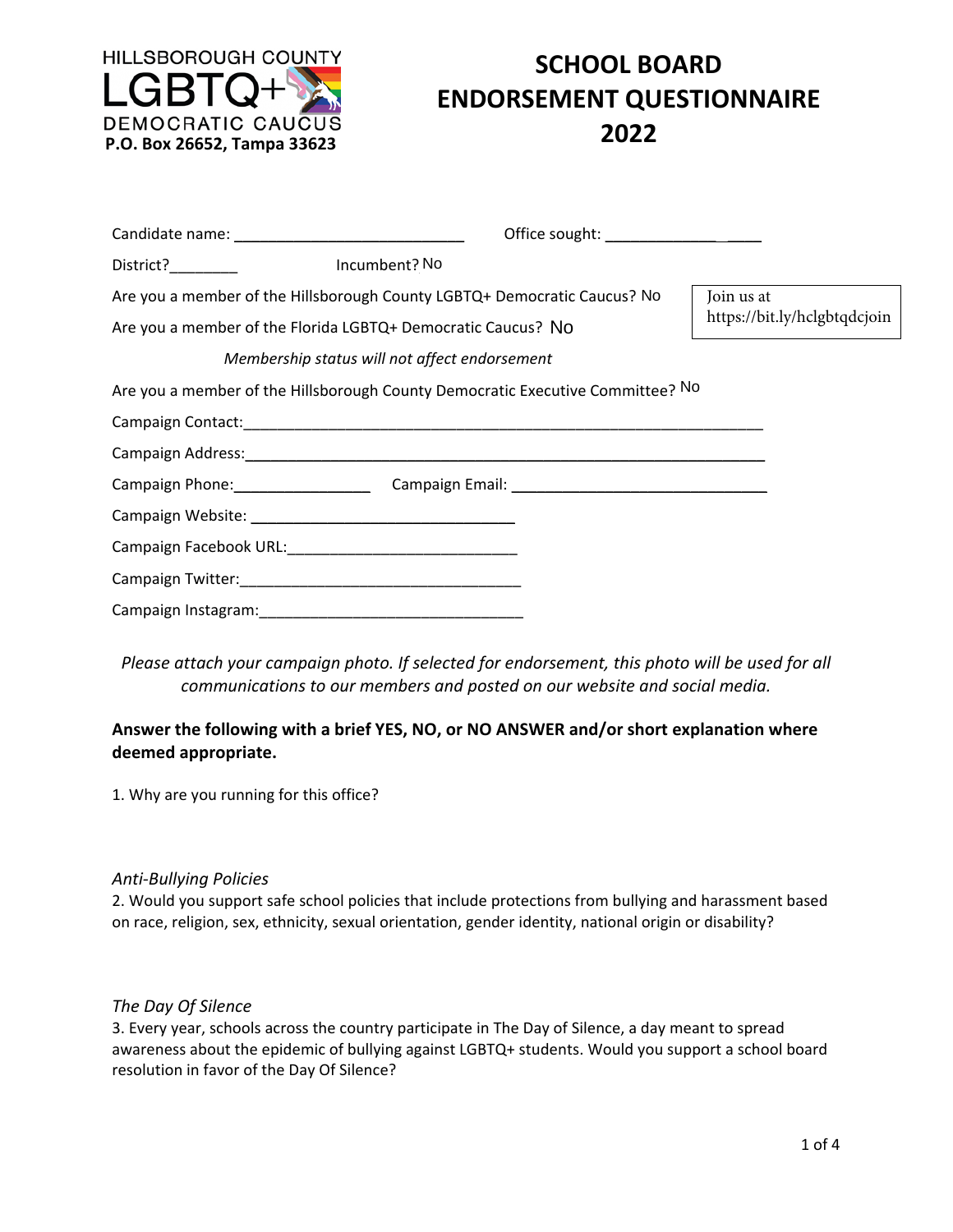4. Do you support student-led pro-LGBTQ+ demonstrations for events such as Transgender Day of Visibility?

5. Will you introduce to the School Board the proclamations recognizing Tampa Pride in March and Pride Month in June, including recognition of the Pulse Nightclub Massacre?

#### *Gay‐Straight Alliances*

6. GSAs are meant to provide a safe place for LGBTQ+ students to meet and find support without parental permission. Understanding that, how will you support the right of a Gay‐Straight Alliance (GSA) to form on campus and specifically use the name "Gay‐Straight Alliance"?

7. Would you support GSA Leadership Training? If so, how would you assist in implementing this?

8. Do you support the right of a GSA to organize and execute age‐appropriate educational and other events on campus aimed at reducing prejudice on campus?

# *Diversity Training/Prevention*

9. How would you support fully funding offices of prevention that include LGBTQ+ inclusive anti‐bullying programs and comprehensive, age‐appropriate sex education?

10. Do you support funding for diversity training that is fully inclusive of LGBTQ+ people for faculty and staff?

# *Hate Speech/Harassment*

11. How would you respond to instances of hate speech during a school board meeting, in communications to the school board, or in your school district?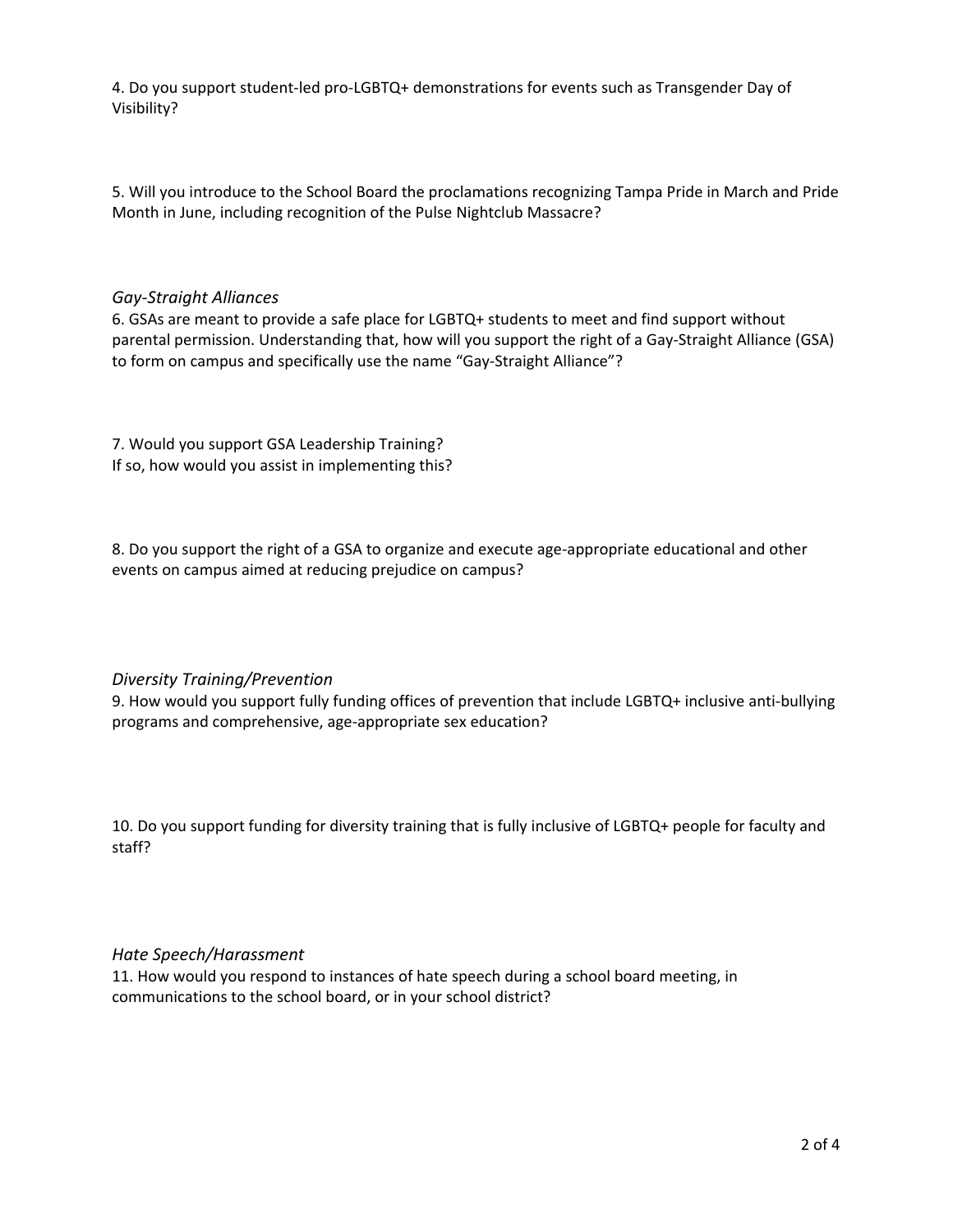# *Expression*

12. Would you support the right of self‐identified transgender and gender‐nonconforming students to attend school as the gender to which they identify? Will you call for policies to require faculty, administrators, and staff to address students by their self-identified pronouns?

13. On the district website the HCPS Office of Diversity makes mention of sexual orientation and gender identity, but not gender expression. Nor does it offer LGBTQ+ resources. What would you do to work on the further inclusion of the LGBTQ+ community into the HCPS Office of Diversity?

14. In many cases, LGBTQ+ students will come out to an educator as a trusted adult, looking for support. How would you respond to a student coming out as LGBTQ+ to you?

15. Would you support policies that require faculty, administrators, and staff who face similar situations to keep those conversations confidential, including from parents, as requested by the student?

16. Since Family Empowerment Scholarships are a tax deduction for those corporations who fund them, do you believe that the schools where they are used should be held to the same anti‐discrimination laws, particularly LGBTQ+ laws, as public schools? If so, will you lobby in favor of this change to the legislature?

17. Can you explain the difference between charter schools and schools that accept vouchers? Do you believe both should be held to the same standards and laws, particularly LGTBQ+ anti-discrimination laws, as public schools?

18. What is your position on efforts to ban books in the education system? What actions can be taken to keep these books accessible to all?